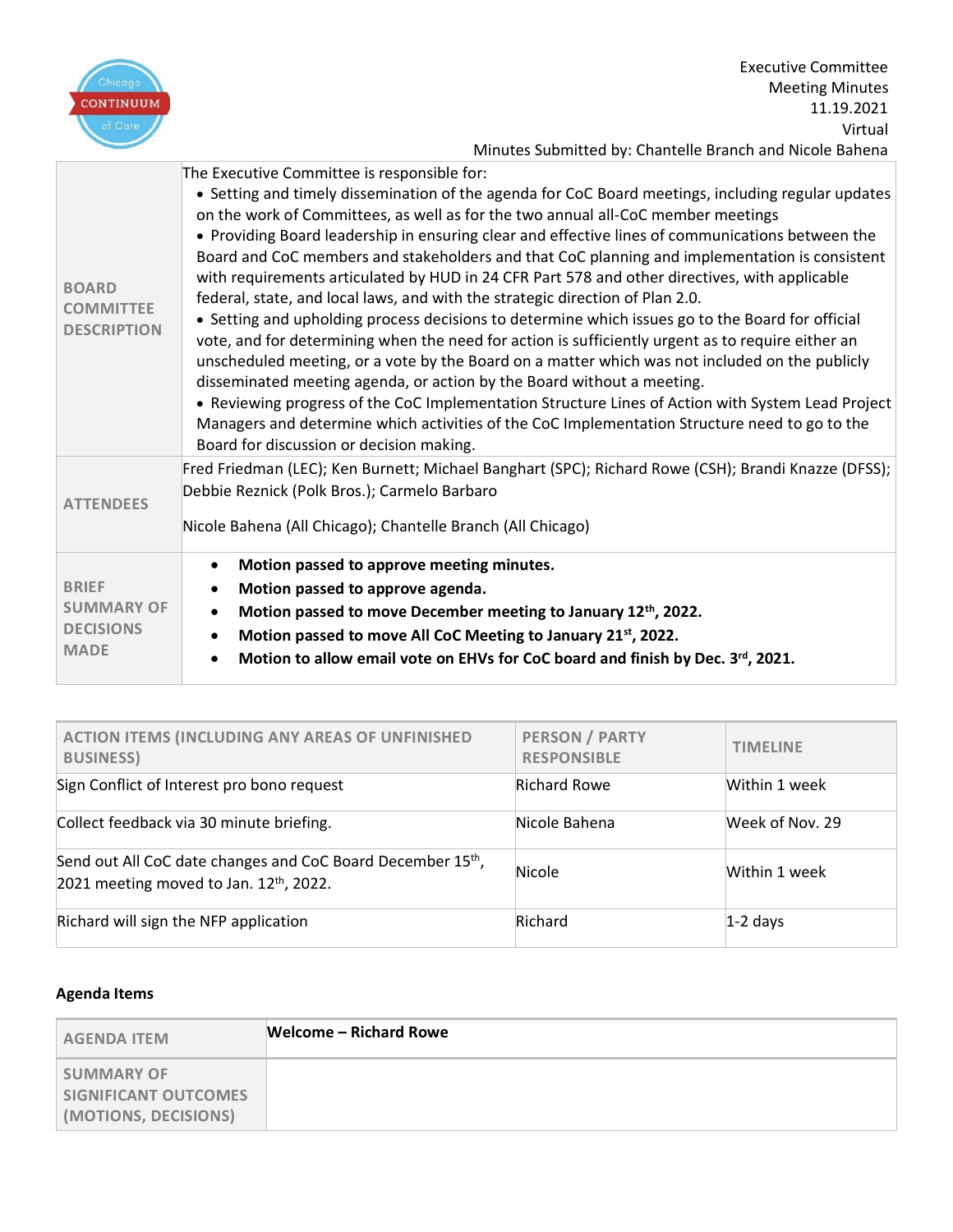| <b>AGENDA ITEM</b>                                                | Approval of Today's Agenda                                                  |
|-------------------------------------------------------------------|-----------------------------------------------------------------------------|
| <b>SUMMARY OF</b><br>SIGNIFICANT OUTCOMES<br>(MOTIONS, DECISIONS) | Motion to approve Agenda by Michael Banghart and seconded by Brandi Knazze. |

| <b>AGENDA ITEM</b>                                                | Approval of prior meeting minutes                                                                       |
|-------------------------------------------------------------------|---------------------------------------------------------------------------------------------------------|
| <b>SUMMARY OF</b><br>SIGNIFICANT OUTCOMES<br>(MOTIONS, DECISIONS) | Motion to approve Special meeting minutes by Debbie Reznick and seconded by<br><b>Michael Banghart.</b> |

| <b>AGENDA ITEM</b>                                                       | <b>Rescheduling of Coc Board meeting and All CoC Membership Meeting</b>                                                                                                                                                                                                                                                                                                                                                                                                                                                                                                                                                                                                            |
|--------------------------------------------------------------------------|------------------------------------------------------------------------------------------------------------------------------------------------------------------------------------------------------------------------------------------------------------------------------------------------------------------------------------------------------------------------------------------------------------------------------------------------------------------------------------------------------------------------------------------------------------------------------------------------------------------------------------------------------------------------------------|
| <b>SUMMARY OF</b><br><b>SIGNIFICANT OUTCOMES</b><br>(MOTIONS, DECISIONS) | Proposal for Jan. 5 <sup>th</sup> or 12 <sup>th</sup> for CoC Board meeting<br>$\bullet$<br>Nicole suggested the rescheduling of the meeting due to an All Chicago conflict<br>$\bullet$<br>and have the last Board meeting in January 2022 and then the new 2022 Board<br>will hold its first meeting in February 2022.<br>Debbie Reznick made the motion to move December meeting to January 12 <sup>th</sup> ,<br>$\bullet$<br>2022 and for All CoC meeting moved to Jan. 21 <sup>st</sup> . Seconded by Carmelo Barbaro.<br>The Executive Committee also approved to extend the current CoC Board<br>Member Slates through January to accommodate the moved CoC Board meeting. |

| <b>AGENDA ITEM</b>                                                       | <b>Executive Committee Discussion and Decision Items</b>                                                                                                                                                                                                                                                                                                                                                                                                                                                                                                                                                                                                                                                                                                                                                                                                                                                                                                                                                                                                                                                                                                                        |
|--------------------------------------------------------------------------|---------------------------------------------------------------------------------------------------------------------------------------------------------------------------------------------------------------------------------------------------------------------------------------------------------------------------------------------------------------------------------------------------------------------------------------------------------------------------------------------------------------------------------------------------------------------------------------------------------------------------------------------------------------------------------------------------------------------------------------------------------------------------------------------------------------------------------------------------------------------------------------------------------------------------------------------------------------------------------------------------------------------------------------------------------------------------------------------------------------------------------------------------------------------------------|
| <b>SUMMARY OF</b><br><b>SIGNIFICANT OUTCOMES</b><br>(MOTIONS, DECISIONS) | EHV's<br>$\bullet$<br>The EHV working group is recommending adding one or two program<br>$\circ$<br>model types to be able to submit referrals.<br>Nicole suggested to the EC that it is in their purview to decide whether it<br>$\circ$<br>goes to the CoC Board or not and whether the CoC Board can vote via<br>email or it requires a meeting.<br>Debbie's suggestion is that the vote via email makes sense and that she is<br>$\circ$<br>comfortable with putting it to the CoC Board. She encouraged time for<br>feedback.<br>Michael referenced approval of Debbie's suggestion.<br>$\circ$<br>Michael Banghart made the motion for the EC to allow the CoC Board to<br>$\circ$<br>vote the email for and finished by Dec. 3rd, 2021. Carmelo seconded.<br>Carmelo referenced being clear in the briefing about not answering<br>$\circ$<br>questions but bringing forth information to make a vote.<br>Debbie suggested a public shared document for questions and answers.<br>$\circ$<br>New Projects process debrief and Improvement process<br>Nicole referenced the debrief of where the process did not go well. What<br>$\circ$<br>reparative work can be done? |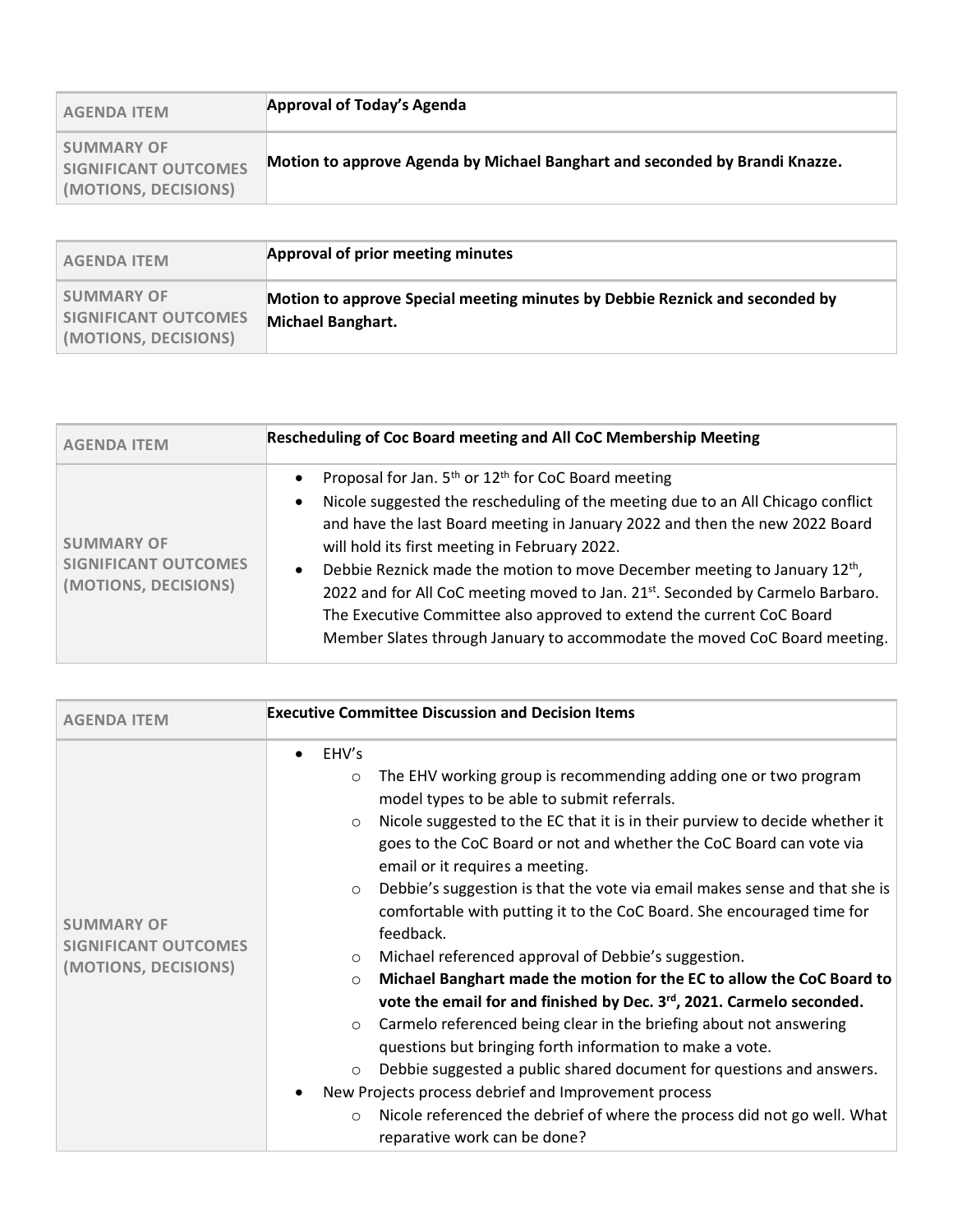| O       | Debbie, Richard, Michael, Carmelo, and Fred are willing to be a part of the                                                                      |
|---------|--------------------------------------------------------------------------------------------------------------------------------------------------|
|         | conversation to improve processes.                                                                                                               |
| $\circ$ | Brandi suggested an overview and help everyone to become clear on the                                                                            |
|         | processes to how decisions are made.                                                                                                             |
| $\circ$ | Nicole referenced that All Chicago applied, and an outside consultant was                                                                        |
|         | handling the process and this was a misstep. The process should be                                                                               |
|         | written and will be established in the future and sent out to the board to                                                                       |
|         | be approved.                                                                                                                                     |
| $\circ$ | Debbie suggested looking at the suburban CoC and their implementation                                                                            |
|         | process.                                                                                                                                         |
| $\circ$ | Brandi referenced acknowledgement of what went wrong and prepare for                                                                             |
|         | when things go wrong and brainstorm on the response of the people and                                                                            |
|         | walk-through solutions.                                                                                                                          |
| $\circ$ | Michael, Debbie, and Fred volunteered to be a part of the group that does                                                                        |
|         | a debrief with the New Projects panel. This group would put together a                                                                           |
|         | series of questions to the individuals who participated asking for feedback                                                                      |
|         | and have a section to read the response. Beginning in 2022.                                                                                      |
| $\circ$ | Richard suggested putting a communication out about the panel.                                                                                   |
| O       | Nicole suggested that Feedback should come from applicant's and CoC                                                                              |
|         | Board.                                                                                                                                           |
| $\circ$ | Debbie suggested the EC creating a list of questions to collect information                                                                      |
|         | on the process from all applicants.                                                                                                              |
| $\circ$ | Richard suggested having an all-inclusive conversation so everyone can                                                                           |
|         | acknowledge and express needs.                                                                                                                   |
| $\circ$ | Michael would like to take it to the SPC.                                                                                                        |
| $\circ$ | Fred suggested including everyone in addition to board members.                                                                                  |
|         | Ranking Policies debrief and Improvement process                                                                                                 |
| $\circ$ | Richard referenced the SPC conflict of interest.                                                                                                 |
| $\circ$ | Debbie suggested asking the attorney's feedback on the conflict of                                                                               |
|         | interest process and have the EC review it if a committee needs to be                                                                            |
|         | formed then the EC will proceed with the attorney's advice as to who                                                                             |
|         | should be on that committee; board approval.                                                                                                     |
| $\circ$ | Debbie referred the CoC to the Chicago's Lawyer Committee for Civil                                                                              |
|         | Rights Under the Law because they have an arm that provides pro bono                                                                             |
|         | support to nonprofit organizations. They assign attorneys based on                                                                               |
|         | experience to review necessary material.                                                                                                         |
| $\circ$ | Nicole asked, what is the scope of the consulting since it is bigger than                                                                        |
|         | what is in the application in the EC packet. She referenced that it would<br>be helpful to understand what is actually needed and what should be |
|         | asked.                                                                                                                                           |
|         | Brandi asked should the review process go first with the attorney and                                                                            |
| $\circ$ | then do the debrief with the members to show that an outside attorney                                                                            |
|         | review the process and determine if the process was followed that the EC                                                                         |
|         | outlines. Present the report and then have a discussion based on the                                                                             |
|         | report with the membership and take their feedback.                                                                                              |
| O       | Richard's concern with Brandi's suggestion is timing.                                                                                            |
| O       | Ken suggests independent outside reviewers. He suggests a virtual lunch                                                                          |
|         | and learn with Troy R. Quinn (Alliance Homelessness in South Suburbs-                                                                            |
|         | Chair) and Jennifer Hill to chat about best practices across CoC's.                                                                              |
|         |                                                                                                                                                  |